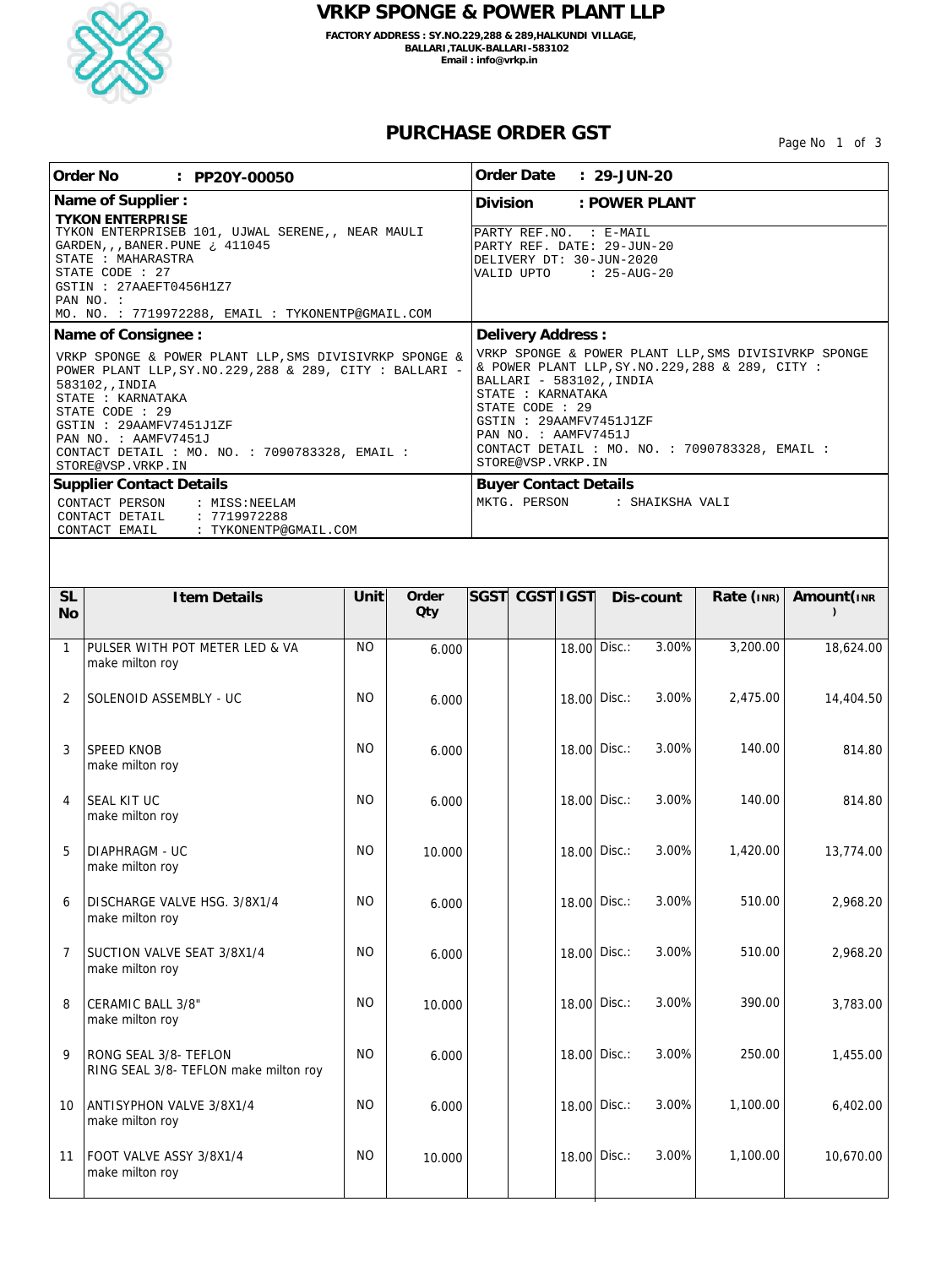

## **VRKP SPONGE & POWER PLANT LLP**

**FACTORY ADDRESS : SY.NO.229,288 & 289,HALKUNDI VILLAGE, BALLARI,TALUK-BALLARI-583102 Email : info@vrkp.in**

## **PURCHASE ORDER GST**

Page No 2 of 3

| Order No<br>: PP20Y-00050                                                                                                                                                                                                                                                                                                                                                                                                                                                                                                                                                                                                                                                                                                                                                                                                                                                                                                                                                                                                                                                                                                                                                                                                                                                                                                                                                                                                                                                                                                                                                                                                                                                                                                                                                                                                                                                                                                                                                                                                                                                                                                                                                                                                                                                                                                                                                           |  | Order Date : 29-JUN-20                                                                                                                                                                                                                                                                                |                   |  |  |  |  |
|-------------------------------------------------------------------------------------------------------------------------------------------------------------------------------------------------------------------------------------------------------------------------------------------------------------------------------------------------------------------------------------------------------------------------------------------------------------------------------------------------------------------------------------------------------------------------------------------------------------------------------------------------------------------------------------------------------------------------------------------------------------------------------------------------------------------------------------------------------------------------------------------------------------------------------------------------------------------------------------------------------------------------------------------------------------------------------------------------------------------------------------------------------------------------------------------------------------------------------------------------------------------------------------------------------------------------------------------------------------------------------------------------------------------------------------------------------------------------------------------------------------------------------------------------------------------------------------------------------------------------------------------------------------------------------------------------------------------------------------------------------------------------------------------------------------------------------------------------------------------------------------------------------------------------------------------------------------------------------------------------------------------------------------------------------------------------------------------------------------------------------------------------------------------------------------------------------------------------------------------------------------------------------------------------------------------------------------------------------------------------------------|--|-------------------------------------------------------------------------------------------------------------------------------------------------------------------------------------------------------------------------------------------------------------------------------------------------------|-------------------|--|--|--|--|
| Name of Supplier :                                                                                                                                                                                                                                                                                                                                                                                                                                                                                                                                                                                                                                                                                                                                                                                                                                                                                                                                                                                                                                                                                                                                                                                                                                                                                                                                                                                                                                                                                                                                                                                                                                                                                                                                                                                                                                                                                                                                                                                                                                                                                                                                                                                                                                                                                                                                                                  |  | <b>Division</b><br>: POWER PLANT                                                                                                                                                                                                                                                                      |                   |  |  |  |  |
| <b>TYKON ENTERPRISE</b><br>TYKON ENTERPRISEB 101, UJWAL SERENE,, NEAR MAULI<br>GARDEN, , , BANER. PUNE : 411045<br>STATE : MAHARASTRA<br>STATE CODE : 27<br>GSTIN : 27AAEFT0456H1Z7<br>PAN NO. :<br>MO. NO. : 7719972288, EMAIL : TYKONENTP@GMAIL.COM                                                                                                                                                                                                                                                                                                                                                                                                                                                                                                                                                                                                                                                                                                                                                                                                                                                                                                                                                                                                                                                                                                                                                                                                                                                                                                                                                                                                                                                                                                                                                                                                                                                                                                                                                                                                                                                                                                                                                                                                                                                                                                                               |  | PARTY REF.NO. : E-MAIL<br>PARTY REF. DATE: 29-JUN-20<br>DELIVERY DT: 30-JUN-2020<br>VALID UPTO : 25-AUG-20                                                                                                                                                                                            |                   |  |  |  |  |
| Name of Consignee :                                                                                                                                                                                                                                                                                                                                                                                                                                                                                                                                                                                                                                                                                                                                                                                                                                                                                                                                                                                                                                                                                                                                                                                                                                                                                                                                                                                                                                                                                                                                                                                                                                                                                                                                                                                                                                                                                                                                                                                                                                                                                                                                                                                                                                                                                                                                                                 |  | Delivery Address:                                                                                                                                                                                                                                                                                     |                   |  |  |  |  |
| VRKP SPONGE & POWER PLANT LLP, SMS DIVISIVRKP SPONGE &<br>POWER PLANT LLP, SY. NO. 229, 288 & 289, CITY : BALLARI -<br>583102, , INDIA<br>STATE : KARNATAKA<br>STATE CODE : 29<br>GSTIN : 29AAMFV7451J1ZF<br>PAN NO. : AAMFV7451J<br>CONTACT DETAIL : MO. NO. : 7090783328, EMAIL :<br>STORE@VSP.VRKP.IN                                                                                                                                                                                                                                                                                                                                                                                                                                                                                                                                                                                                                                                                                                                                                                                                                                                                                                                                                                                                                                                                                                                                                                                                                                                                                                                                                                                                                                                                                                                                                                                                                                                                                                                                                                                                                                                                                                                                                                                                                                                                            |  | VRKP SPONGE & POWER PLANT LLP, SMS DIVISIVRKP SPONGE<br>& POWER PLANT LLP, SY. NO. 229, 288 & 289, CITY :<br>BALLARI - 583102, , INDIA<br>STATE : KARNATAKA<br>STATE CODE : 29<br>GSTIN : 29AAMFV7451J1ZF<br>PAN NO. : AAMFV7451J<br>CONTACT DETAIL: MO. NO.: 7090783328, EMAIL:<br>STORE@VSP.VRKP.IN |                   |  |  |  |  |
| <b>Supplier Contact Details</b><br>CONTACT PERSON<br>: MISS:NEELAM                                                                                                                                                                                                                                                                                                                                                                                                                                                                                                                                                                                                                                                                                                                                                                                                                                                                                                                                                                                                                                                                                                                                                                                                                                                                                                                                                                                                                                                                                                                                                                                                                                                                                                                                                                                                                                                                                                                                                                                                                                                                                                                                                                                                                                                                                                                  |  | <b>Buyer Contact Details</b><br>MKTG. PERSON<br>: SHAIKSHA VALI                                                                                                                                                                                                                                       |                   |  |  |  |  |
| : 7719972288<br>CONTACT DETAIL<br>CONTACT EMAIL : TYKONENTP@GMAIL.COM                                                                                                                                                                                                                                                                                                                                                                                                                                                                                                                                                                                                                                                                                                                                                                                                                                                                                                                                                                                                                                                                                                                                                                                                                                                                                                                                                                                                                                                                                                                                                                                                                                                                                                                                                                                                                                                                                                                                                                                                                                                                                                                                                                                                                                                                                                               |  |                                                                                                                                                                                                                                                                                                       |                   |  |  |  |  |
| In Words- Rs - Ninety Thousand Four Hundred Eighty                                                                                                                                                                                                                                                                                                                                                                                                                                                                                                                                                                                                                                                                                                                                                                                                                                                                                                                                                                                                                                                                                                                                                                                                                                                                                                                                                                                                                                                                                                                                                                                                                                                                                                                                                                                                                                                                                                                                                                                                                                                                                                                                                                                                                                                                                                                                  |  | Material Value                                                                                                                                                                                                                                                                                        | 76,678.50         |  |  |  |  |
| One Only.                                                                                                                                                                                                                                                                                                                                                                                                                                                                                                                                                                                                                                                                                                                                                                                                                                                                                                                                                                                                                                                                                                                                                                                                                                                                                                                                                                                                                                                                                                                                                                                                                                                                                                                                                                                                                                                                                                                                                                                                                                                                                                                                                                                                                                                                                                                                                                           |  | IGST                                                                                                                                                                                                                                                                                                  | 13,802.00         |  |  |  |  |
|                                                                                                                                                                                                                                                                                                                                                                                                                                                                                                                                                                                                                                                                                                                                                                                                                                                                                                                                                                                                                                                                                                                                                                                                                                                                                                                                                                                                                                                                                                                                                                                                                                                                                                                                                                                                                                                                                                                                                                                                                                                                                                                                                                                                                                                                                                                                                                                     |  | TOTAL                                                                                                                                                                                                                                                                                                 | 90,480.50         |  |  |  |  |
|                                                                                                                                                                                                                                                                                                                                                                                                                                                                                                                                                                                                                                                                                                                                                                                                                                                                                                                                                                                                                                                                                                                                                                                                                                                                                                                                                                                                                                                                                                                                                                                                                                                                                                                                                                                                                                                                                                                                                                                                                                                                                                                                                                                                                                                                                                                                                                                     |  | ROUND OFF<br>Order Amount                                                                                                                                                                                                                                                                             | 0.50<br>90,481.00 |  |  |  |  |
| Commercial Terms and Conditions :-                                                                                                                                                                                                                                                                                                                                                                                                                                                                                                                                                                                                                                                                                                                                                                                                                                                                                                                                                                                                                                                                                                                                                                                                                                                                                                                                                                                                                                                                                                                                                                                                                                                                                                                                                                                                                                                                                                                                                                                                                                                                                                                                                                                                                                                                                                                                                  |  |                                                                                                                                                                                                                                                                                                       |                   |  |  |  |  |
| : THE PRICE IS INCLUSIVE THE PACKING CHARGES. ALL ARTICLE SHOULD BE PRO<br>PRICE BASIS<br>PERLY PACKED TO AVOID BREAKAGE OR PILFERAGE OF THE MATERIAL IN TRANSIT<br>, IN ADDITION TO THE SPECIFIC ADVICE BY US.<br>: THE PRICES MENTIONED ABOVE ARE EX-YOUR WORKS AT PUNE<br>SPECIAL REMARK :<br>: VRKP SPONGE & POWER PLANT LLP, SY. NO. 229, 288 & 289, HALKUNDI VILLAGE, BA<br>BILLING ADD:<br>LLARI, TALUK-BALLARI-583102<br>: THROUGH BANK<br>MODE OF PAYMENT<br>MODE OF TRANSPORT<br>: BY ROAD<br>PACKING & FORWARDING: NIL<br>TERMS OF PAYMENT : 100% AGAINST PROFORMA INVOICE BEFORE DISPATCH<br>DELIVERY SCHEDULE : 2-3 WEEKS<br>T.C. / G.C.<br>: SHOULD BE ATTACHED ALONG WITH TAX INVOICE.<br>TRANSPORTATION & INSU: IN OUR SCOPE, INSURANCE COPY SHOULD BE ATTACHED WITH TAX INVOICE<br>General Terms:<br>1. Time is essence of this order and delivery must be made as per delivery schedules unless otherwise deffered by us in writing.<br>2. In the event, the supplier fails to deliver the goods of the ordered quality or deliver different and /or sub-standard make/quality, the company<br>reserves right to reject the material and inform the supplier to lift the material from our stores at his own cost. Incomming freight, if any, paid<br>for these shall also be recovered. Breakage/loss if any during transit due to poor packing or handling shall be to supplier's account.<br>3. Please ensure that seperate invoices are raised for each Delivery Challan and submited in DUPLICATE along with delivery of the goods.<br>4. Please mention our Purchase Order No. in all your correspondence and invoices & Delivery Challans for prompt action.<br>5. Please ensure that your GST Nos. are mentioned on your invoices.<br>6. ARBITRATION: All disputes of differences whatsoever arising between the parties out of or in relation to work/supply of work order/<br>purchase order or effect to dis-contract or breach thereafter shall be settled amicably. However, if the parties are unable to solve<br>them amicably, the same shall be finalizedsetting by arbitration and reconcilation. The award may in pursuance thereafter shall<br>be final and binding on the parties. The venue of arbitration shall be (India) and arbritration proceedings shall be<br>conducted<br>in English Language.<br>For VRKP SPONGE & POWER PLANT LLP |  |                                                                                                                                                                                                                                                                                                       |                   |  |  |  |  |
| Our Statutory Details                                                                                                                                                                                                                                                                                                                                                                                                                                                                                                                                                                                                                                                                                                                                                                                                                                                                                                                                                                                                                                                                                                                                                                                                                                                                                                                                                                                                                                                                                                                                                                                                                                                                                                                                                                                                                                                                                                                                                                                                                                                                                                                                                                                                                                                                                                                                                               |  |                                                                                                                                                                                                                                                                                                       |                   |  |  |  |  |
| ECC NO : AAMFV7451JEM001<br>TIN NO : 29771277515<br>PAN NO : AAMFV7451J<br>RANGE: BALLARI<br>DIVISION: BALLARI                                                                                                                                                                                                                                                                                                                                                                                                                                                                                                                                                                                                                                                                                                                                                                                                                                                                                                                                                                                                                                                                                                                                                                                                                                                                                                                                                                                                                                                                                                                                                                                                                                                                                                                                                                                                                                                                                                                                                                                                                                                                                                                                                                                                                                                                      |  |                                                                                                                                                                                                                                                                                                       | Haand             |  |  |  |  |

 **Authorised signatory**